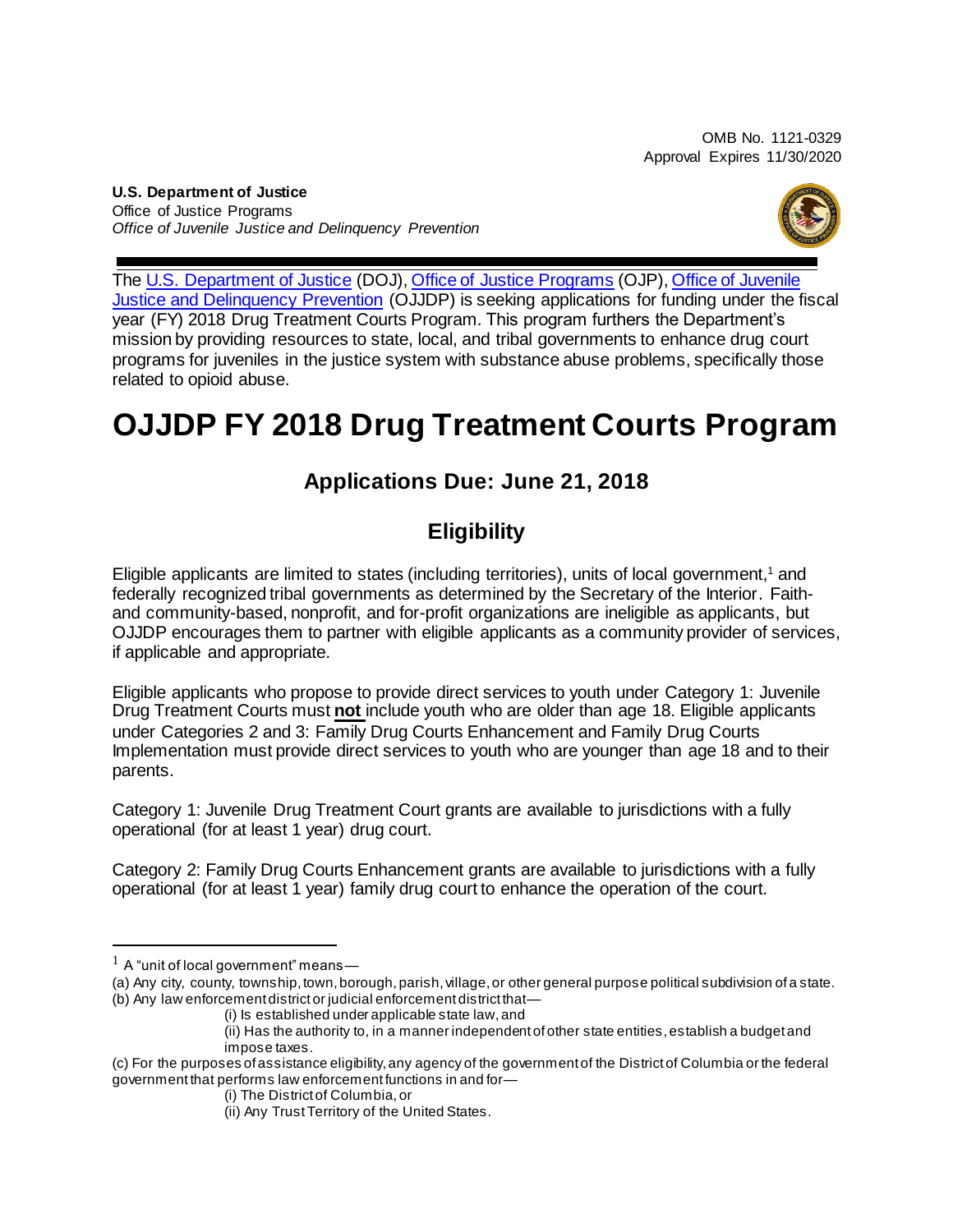Category 3: Family Drug Courts Implementation grants are available to jurisdictions that are ready to implement a family drug court. These are for jurisdictions where either no family drug court currently exists or a family drug court has been operational for less than 1 year. Jurisdictions may already have other types of drug or treatment courts (such as adult drug or mental health courts).

An eligible applicant may designate a subunit of government (for example, county probation department, district attorney's office, or pretrial services agency) as the authorized representative. As another example, the county executive may designate the county probation or district attorney's office as its representative when applying for this grant. In such cases, the applicant must submit an authorization letter from the eligible agency or organization.

### **Deadline**

Applicants must register with Grants.gov at <https://www.grants.gov/web/grants/register.html> prior to submitting an application. All applications are due by 11:59 p.m. eastern time (ET) on June 21, 2018.

To be considered timely, an application must be submitted by the application deadline using Grants.gov, and the applicant must have received a validation message from Grants.gov that indicates successful and timely submission. OJP urges applicants to submit applications at least 72 hours prior to the application due date to allow time for the applicant to receive validation messages or rejection notifications from Grants.gov, and to correct in a timely fashion any problems that may have caused a rejection notification.

OJP encourages all applicants to read this Important Notice: Applying for Grants in [Grants.gov.](https://ojp.gov/funding/Apply/Grants-govInfo.htm)

For additional information, see How to [Apply](#page-35-0) in Section D. Application and [Submission](#page-21-0) [Information.](#page-21-0)

## **Contact Information**

For technical assistance with submitting an application, contact the Grants.gov Customer Support Hotline at 800–518–4726 or 606–545–5035, at [https://www.grants.gov/web/grants/support.html,](https://www.grants.gov/web/grants/support.html) or at [support@grants.gov.](mailto:support@grants.gov) The Grants.gov Support Hotline operates 24 hours a day, 7 days a week, except on federal holidays.

An applicant that experiences unforeseen Grants.gov technical issues beyond its control that prevent it from submitting its application by the deadline must email the National Criminal Justice Reference Service Response Center (Response Center) at [grants@ncjrs.gov](mailto:grants@ncjrs.gov) **within 24 hours after the application deadline** to request approval to submit its application after the deadline. Additional information on reporting technical issues appears under "Experiencing Unforeseen Grants.gov Technical Issues" in the How To [Apply](#page-35-0) section.

For assistance with any other requirements of this solicitation, contact the Response Center by telephone at 800–851–3420 or TTY: 301–240–6310 (hearing impaired only) or by email at [grants@ncjrs.gov.](mailto:grants@ncjrs.gov) Response Center hours of operation are 10 a.m. to 6 p.m. ET, Monday through Friday, and 10 a.m. to 8 p.m. ET on the solicitation close date. General information on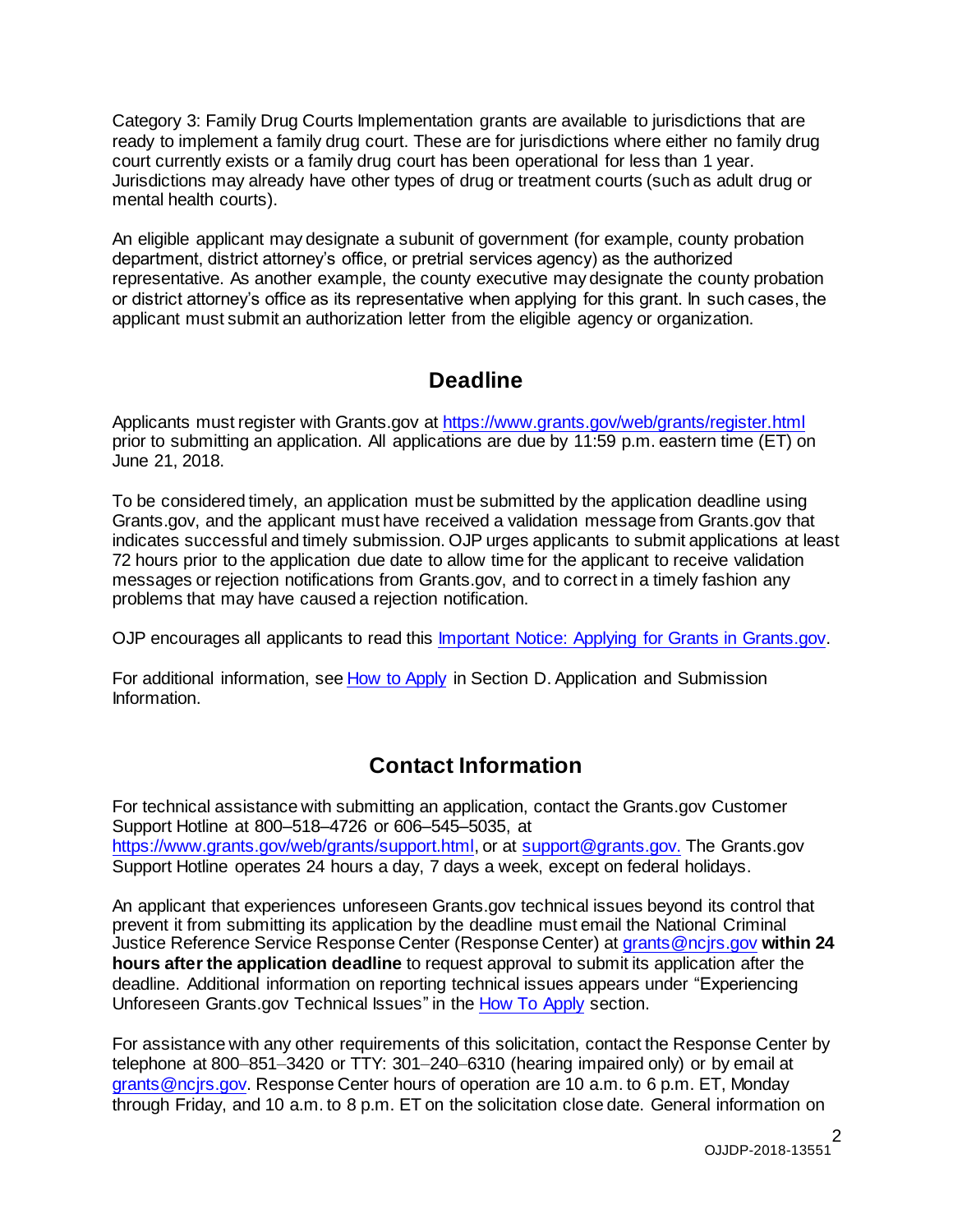applying for OJJDP awards can be found at https://www.ojjdp.gov/funding/funding.html. Answers to frequently asked questions that may assist applicants are posted at <https://www.ojjdp.gov/grants/solicitations/FY2018/FAQ/DrugTC.pdf>.

Grants.gov number assigned to this solicitation: OJJDP-2018-13551

Release date: May 7, 2018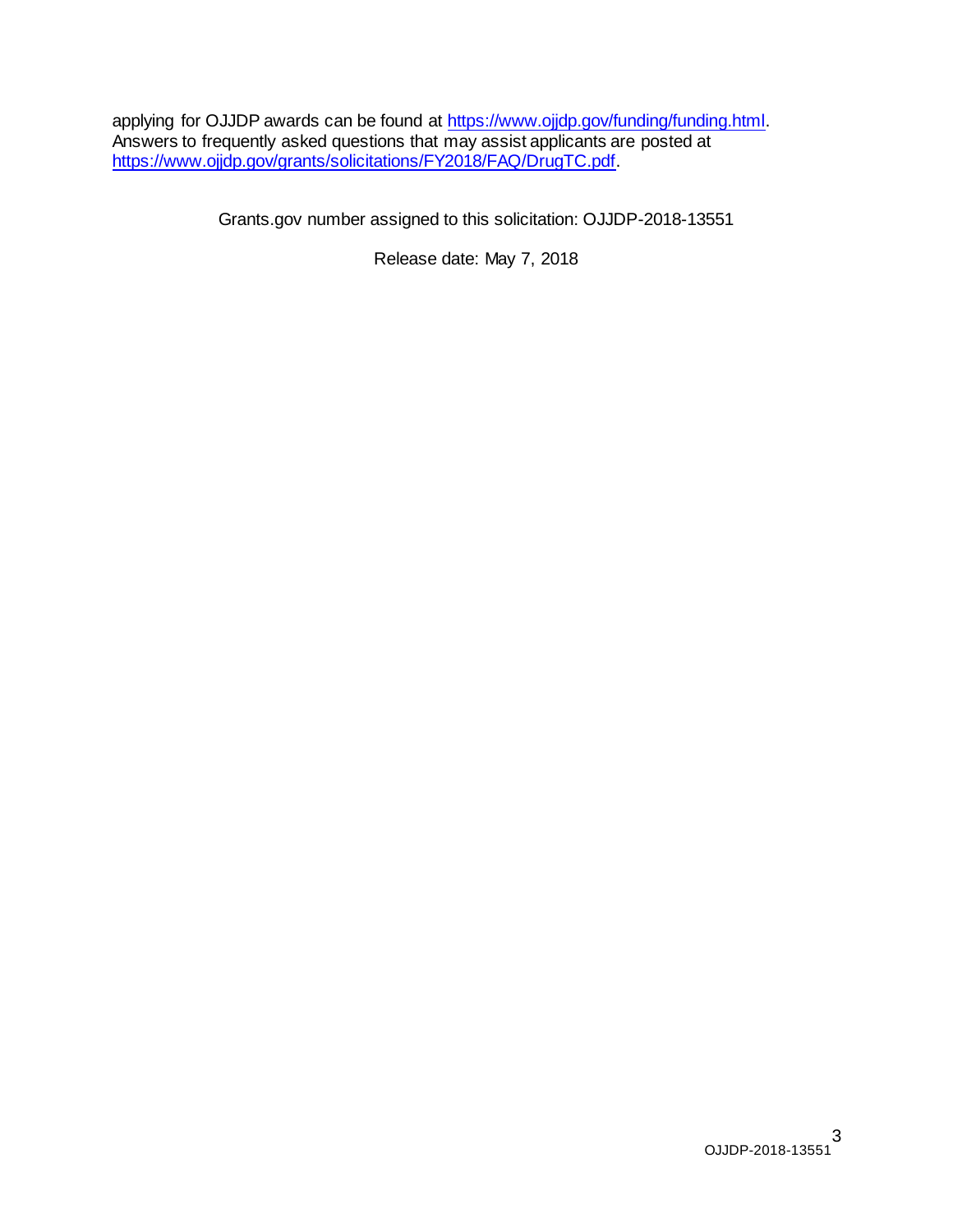## **Contents**

| Information Regarding Potential Evaluation of Programs and Activities  18        |  |
|----------------------------------------------------------------------------------|--|
|                                                                                  |  |
|                                                                                  |  |
|                                                                                  |  |
|                                                                                  |  |
|                                                                                  |  |
|                                                                                  |  |
| Limitation on Use of Award Funds for Employee Compensation; Waiver 21            |  |
| Prior Approval, Planning, and Reporting of Conference/Meeting/Training Costs  22 |  |
|                                                                                  |  |
|                                                                                  |  |
|                                                                                  |  |
|                                                                                  |  |
|                                                                                  |  |
|                                                                                  |  |
|                                                                                  |  |
|                                                                                  |  |
|                                                                                  |  |
|                                                                                  |  |
|                                                                                  |  |
| General Information About Post-Federal Award Reporting Requirements  43          |  |
|                                                                                  |  |
|                                                                                  |  |
| Freedom of Information Act and Privacy Act (5 U.S.C. 552 and 5 U.S.C. 552a)  44  |  |
|                                                                                  |  |
|                                                                                  |  |
|                                                                                  |  |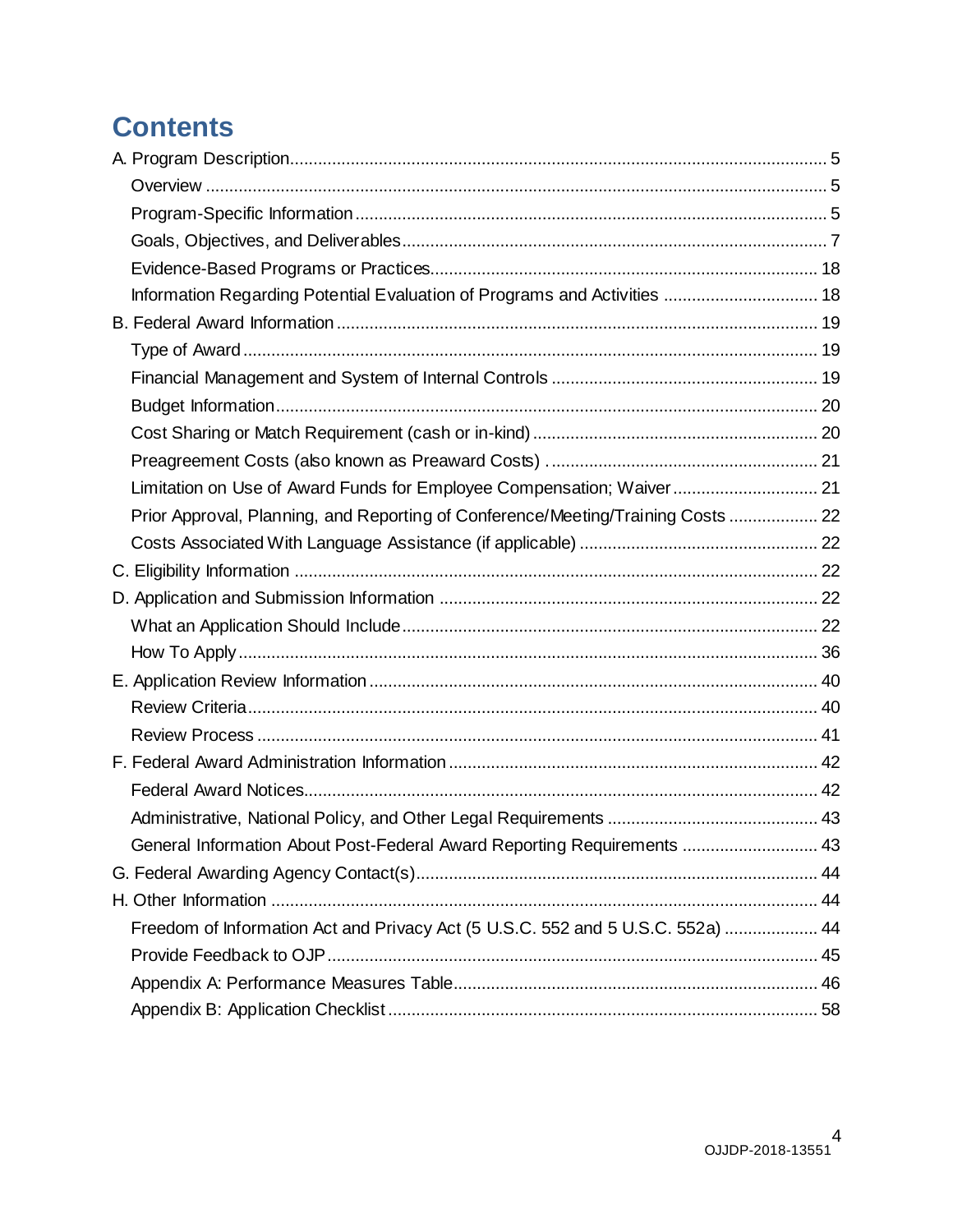# **OJJDP FY 2018 Drug Treatment Courts Program CFDA # 16.585**

### <span id="page-4-0"></span>**A. Program Description**

#### <span id="page-4-1"></span>**Overview**

The Drug Treatment Courts Program builds the capacity of states, state and local courts, units of local government, and federally recognized tribal governments to enhance pre-existing drug courts or implement new drug courts for individuals with substance abuse problems<sup>2</sup> or cooccurring mental health disorders, including histories of trauma. OJJDP expects successful applicants to develop and implement a sustainability plan during the grant period to continue operation of the drug court when the grant ends.

**Statutory Authority:** This program is authorized pursuant to 34 U.S.C. 10611 et seq*.*

#### <span id="page-4-2"></span>**Program-Specific Information**

When implemented in an evidence-based manner, drug treatment courts reduce recidivism and substance abuse among high-risk participants and increase their likelihood of successful rehabilitation.<sup>3</sup> The success of adult drug courts, first implemented in the 1980s, led to the creation of a wide variety of other types of drug courts, including juvenile and family drug treatment courts.<sup>4</sup> As of June 2015, more than 3,000 drug courts were operating in the United States; 409 of them were juvenile drug treatment courts and 312 were family drug courts.

Juvenile and family drug treatment courts offer a specialized way to respond to the needs of substance-abusing individuals and their complex disorders, which require targeted interventions. The Drug Treatment Courts Program seeks to build the capacity of states, state courts, local courts, units of local government, and federally recognized tribal governments by enhancing pre-existing or implementing new family and juvenile drug treatment courts to provide services for individuals with substance abuse problems, specifically those related to opioid abuse or co-occurring mental health disorders who are involved with the court. In 2013, Children and Family Futures prepared family drug court guidelines for OJJDP, which were updated and published in 2015.<sup>5</sup> A bolstering of family drug court research contributed to the 2015 guidelines, which summarize the evidence supporting guidance to states and offer a significant contribution to present and future family drug courts. In 2016, OJJDP released the new *[Juvenile](https://www.ojjdp.gov/juvenile-Drug-Treatment-Court-Guidelines.html)*

<sup>2</sup> When describing substance abuse, th[e Diagnostic and Statistical Manual of Mental Disorders, Fifth Edition](https://dsm.psychiatryonline.org/doi/book/10.1176/appi.books.9780890425596) (DSM-V) uses the term "substance use disorder" for the clinical and functional assessment of an individual's recurrent use of alcohol and/or drugs that cause significant impairment, such as health problems; disabilities; or failure to meet work, school, or home responsibilities. For more information, se[e https://www.samhsa.gov/disorders/substance-use](https://www.samhsa.gov/disorders/substance-use).

 $^3$  Mitchell, O., Wilson, D.B., Eggers, A., and MacKenzie, D.L. 2012. Assessing the effectiveness of drug courts on recidivism:A meta-analytic review of traditional and non-traditional drug courts. *Journal ofCriminal Justice* 40:60–71. <sup>4</sup> National Drug Court Institute.2016. *Painting the Current Picture: A National Report on Drug Courts and Other Problem-Solving Courts in the United States,* pp. 11–12.

<sup>5</sup> Children and Family Futures. 2013 (revised 2015). *Guidance to States: Recommendations for Developing Family Drug Court Guidelines.*Prepared for the Office of Juvenile Justice and Delinquency Prevention. Available at <http://www.cffutures.org/files/publications/FDC-Guidelines.pdf>.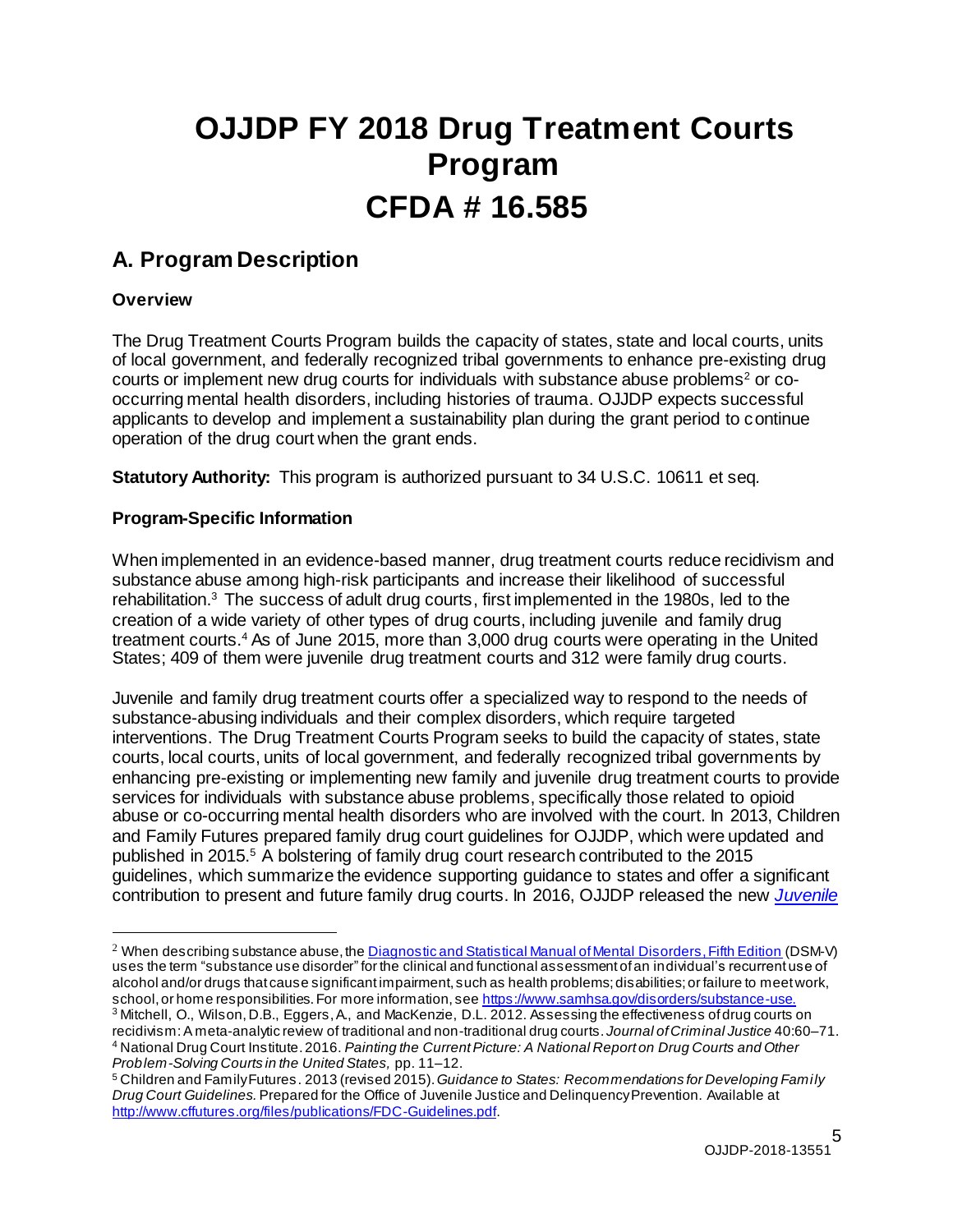*[Drug Treatment Court \(JDTC\) Guidelines](https://www.ojjdp.gov/juvenile-Drug-Treatment-Court-Guidelines.html)* to assist courts in treating youth with substance abuse problems by implementing research-informed approaches that are most likely to reduce future offending and improve outcomes. The intent of these recommendations is to help states and local communities create systems improvement that will have a lasting impact on family and juvenile drug treatment courts and on the policies of the court, child welfare and treatment service systems, and community-based organizations serving parents, children, youth, and families.

This program is authorized by 34 U.S.C. 10611 et seq., which requires that any drug treatment court that this program funds prohibit participation by violent offenders. For the purposes of this solicitation, "adult violent offender" means a person who (1) is charged with or convicted of an offense that is punishable by a term of imprisonment exceeding 1 year, during the course of which (a) the person carried, possessed, or used a firearm or dangerous weapon, (b) the person caused the death of or serious bodily injury to another person, or (c) the person used force against another person without regard to whether any of the circumstances described above are an element of the offense or conduct of which or for which the person is charged or convicted; or (2) has one or more prior convictions for a felony crime of violence involving the use or attempted use of force against a person with the intent to cause death or serious bodily harm (34 U.S.C. 10613(a)). For the purposes of this solicitation, "juvenile violent offender" means a juvenile who has been convicted of or adjudicated delinquent for a felony-level offense that (1) has as an element the use, attempted use, or threatened use of physical force against the person or property of another, or the possession or use of a firearm or (2) by its nature involves a substantial risk that physical force against the person or property of another may be used in the course of committing the offense (34 U.S.C. 10613(b)). Funding will be immediately suspended if DOJ determines that violent offenders are participating in any program funded under this solicitation.

Drug treatment courts must also meet the requirements of 34 U.S.C. 10611(a). The requirements include:

- 1. Continuing judicial supervision over juveniles, and other individuals under the jurisdiction of the court, with substance abuse problems who are not violent offenders.
- 2. Coordination with the appropriate state or local prosecutor.
- 3. The integrated administration of other sanctions and services, which shall include:
	- Mandatory periodic testing for the use of controlled substances or other addictive substances during any period of supervised release or probation for each participant.
	- Substance abuse treatment for each participant.
	- Diversion, probation, or other supervised release involving the possibility of prosecution, confinement, or incarceration based on noncompliance with program requirements or failure to show satisfactory progress.
	- Offender management and aftercare services such as relapse prevention, health care, education, vocational training, job placement, housing placement, and child care or other family support services for each participant who requires such services.
	- Payment, in whole or in part, by the offender for treatment costs, to the extent practicable, such as costs for urinalysis or counseling.
	- Payment, in whole or in part, by the offender, of restitution, to the extent practicable, to either a victim of the offender's offense or to a restitution or similar victim support fund.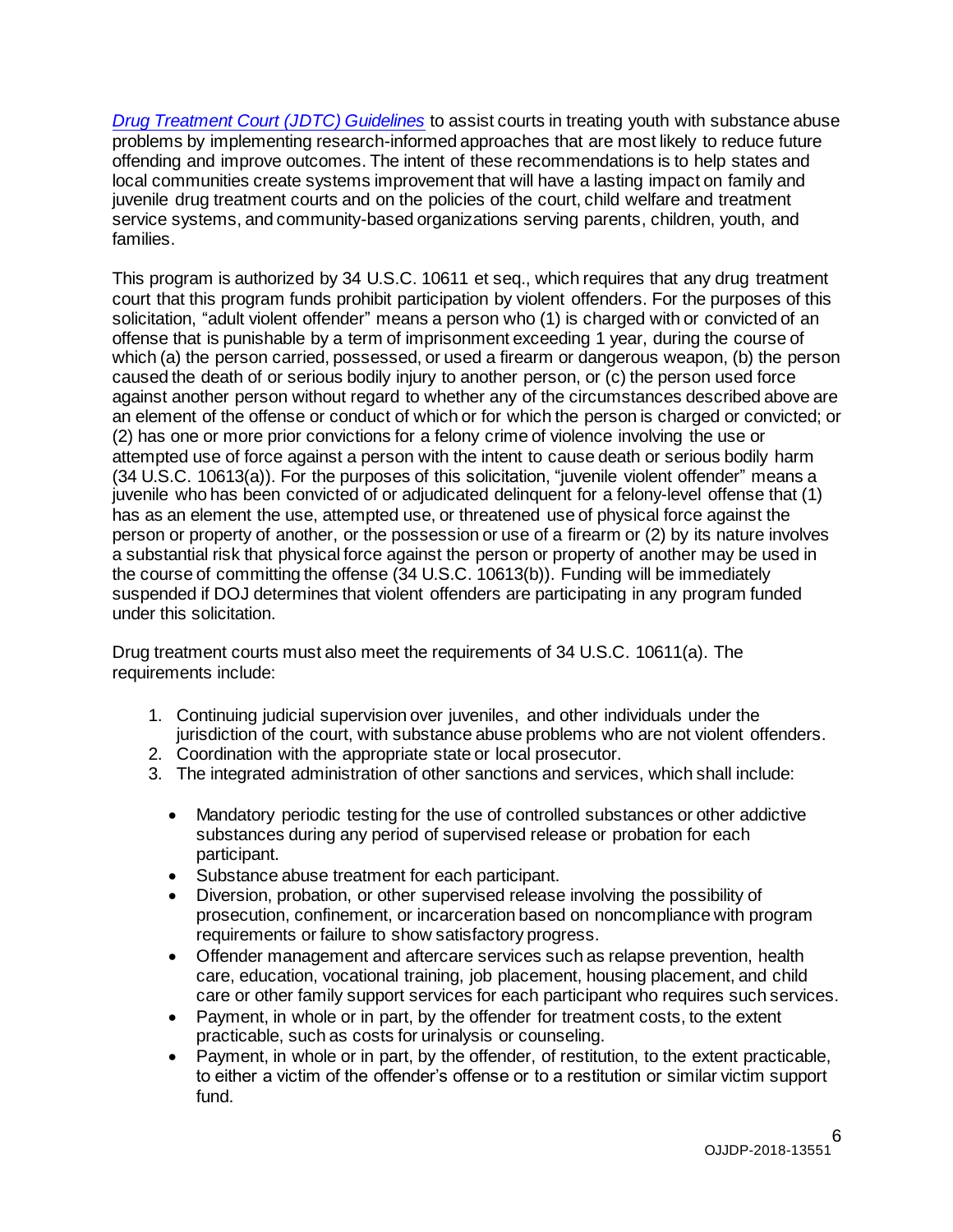While the Drug Court Discretionary Grant Program authorizing statute requires participant payments for treatment and restitution (see above), it does not allow imposing a fee on a client that would interfere with the client's rehabilitation. Applicants should include in their application provisions for determining if these costs would interfere with a client's rehabilitation or graduation.

Furthermore, the authorizing statute,  $34$  U.S.C. 10611(c)(2), requires mandatory periodic drug testing that is accurate and practicable. Each participant must be tested for every controlled substance that the participant has been known to abuse and for any that the court may require. The courts must impose graduated sanctions that increase punitive measures, therapeutic measures, or both whenever a participant fails a drug test. Such sanctions and measures may include but are not limited to one or more of the following:

- Incarceration.
- Detoxification treatment.
- Residential treatment.
- Increased time in the program.
- Termination from the program.
- Increased drug screening requirements.
- Increased court appearances.
- Increased counseling.
- Increased supervision.
- Electronic monitoring.
- In-home restriction.
- Community service.
- Family counseling.
- Anger management classes.

#### <span id="page-6-0"></span>**Goals, Objectives, and Deliverables**

#### **Category 1: Juvenile Drug Treatment Courts (JDTC)**

This program will support service delivery and programming enhancements that are aligned with OJJDP's *JDTC Guidelines,* which were released in 2016. The new guidelines provide juvenile courts with an evidence-based, treatment-oriented approach that emphasizes family engagement and addresses the substance abuse and often co-occurring mental health challenges experienced by youth. The guidelines are grounded in research on youth development, substance abuse treatment, youth interventions, family engagement, juvenile courts, and juvenile drug courts.

The goal of this program is for JDTCs to enhance their program based on the *JDTC Guidelines*. The objective is to provide funding for existing JDTCs to develop and implement strategies to enhance their programs. Programmatic enhancements should be consistent with the *[JDTC](https://www.ojjdp.gov/juvenile-Drug-Treatment-Court-Guidelines.html)  [Guidelines](https://www.ojjdp.gov/juvenile-Drug-Treatment-Court-Guidelines.html)*. JDTCs should propose enhancements according to their greatest areas of need for improvement to reach consistency with the guidelines. Areas of emphasis in the guidelines that courts often have to address are highlighted below. More comprehensive information is available in the full *[JDTC Guidelines](https://www.ojjdp.gov/juvenile-Drug-Treatment-Court-Guidelines.html)*.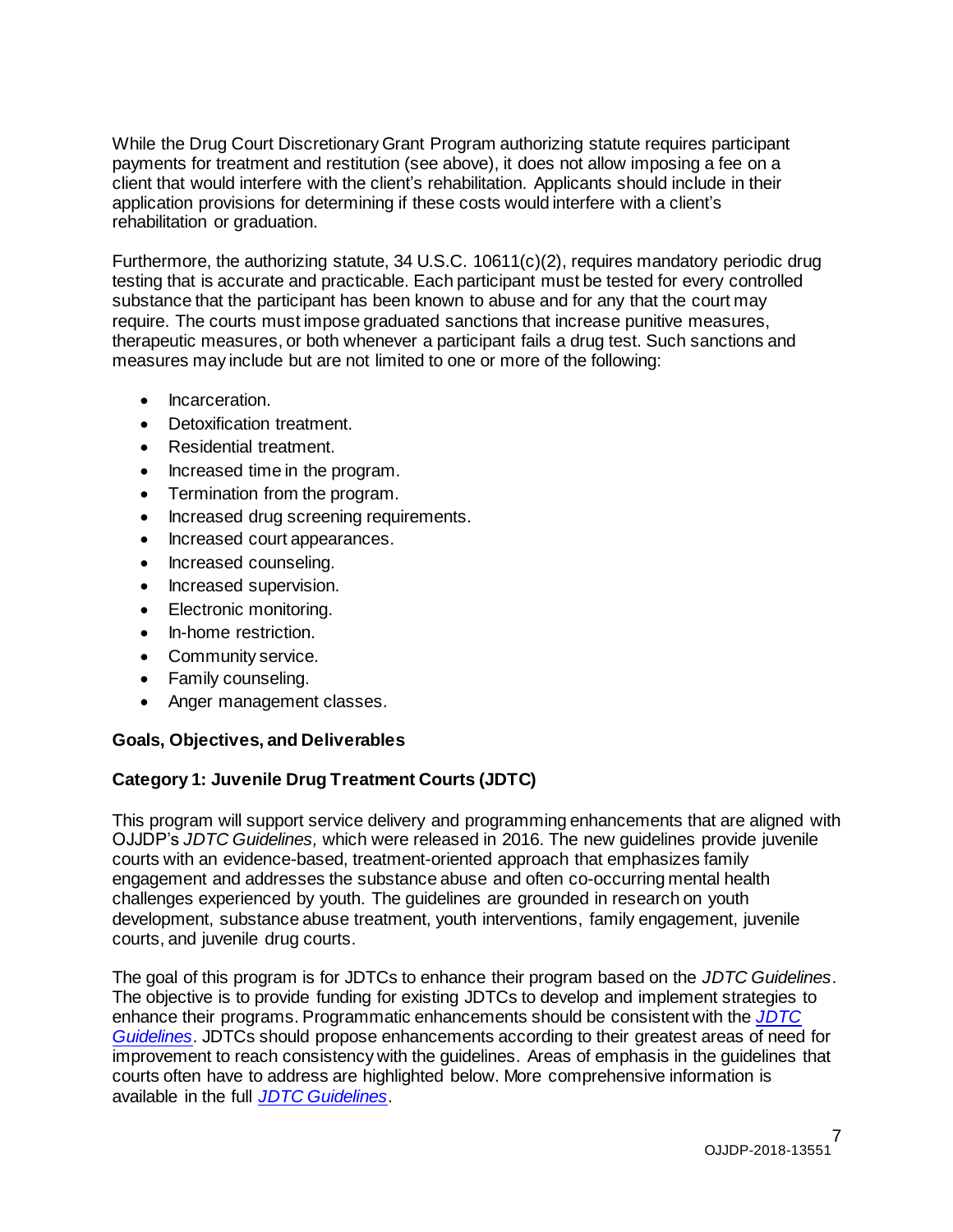- Focus the JDTC philosophy and practice on effectively addressing substance abuse and criminogenic needs to decrease future offending and substance abuse and to increase positive outcomes.
	- o Guideline 1.5: JDTCs should be deliberate about engaging parents or guardians throughout the court process, which includes addressing the specific barriers to their full engagement.
- Ensure equitable treatment for all youth by adhering to eligibility criteria and conducting an initial screening. Eligible youth (1) have a substance abuse problem<sup>6</sup> (as identified by a validated screening instrument), (2) are 14 years old or older but younger than age 18, and (3) have a moderate to high risk of reoffending (as identified by a validated risk assessment instrument), but are not currently referred for a violent offense.
- Provide a JDTC process that engages the full JDTC team (e.g., drug court coordinator, judge, prosecutor, defense attorney, treatment providers, schools, probation officer, families) and follows procedures fairly.
- Conduct comprehensive needs assessments that inform individualized case management. Validated needs assessments should include information for each participant on use of alcohol or other drugs; criminogenic needs; mental health needs; history of abuse or other traumatic experiences; well-being needs and strengths; and parental substance abuse, parental mental health needs, and parenting skills.
- Implement contingency management, case management, and community supervision strategies effectively.
- Refer participants to evidence-based substance abuse treatment, to other services, and for prosocial connections. This can align with new and creative practices that will address opioid abuse. Applicants should specifically address if and how the substance abuse treatments to which youth will be referred align with the categories described in the *JDTC Guidelines* and the following:
	- o Assertive continuing care.
	- o Behavioral therapy.
	- o Cognitive behavioral therapy.
	- o Family therapy.
	- o Motivational enhancement therapy.
	- o Motivational enhancement therapy/cognitive behavioral therapy.
	- o Multiservice packages.
- Monitor and track program completion and termination.

Applicants should describe the long-term strategy and detailed implementation plan to enhance their juvenile drug treatment court in alignment with the *JDTC Guidelines* and include an overview of both (1) the JDTC's current practices and (2) proposed practices to change or implement during this initiative that align with the *JDTC Guidelines*.

 $^6$  See footnote 2 on page 5, which addresses how the DSM-V describes substance abuse.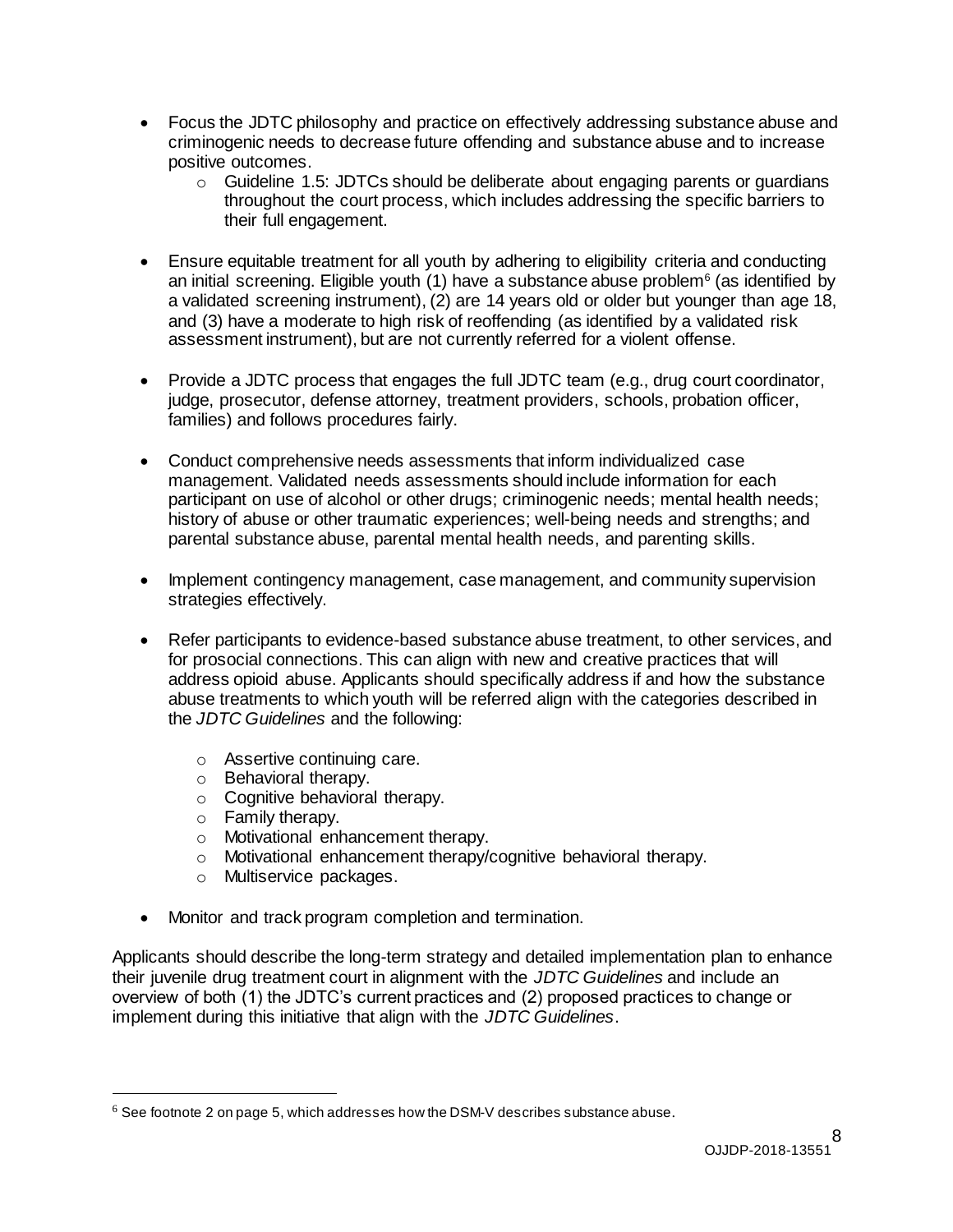**Coordination with the OJJDP Initiative To Develop and Test Guidelines for Juvenile Drug Courts.** OJJDP is currently in the [testing phase](https://www.ojjdp.gov/JDTC/Phase2Testing.html) of the JDTC Guidelines Initiative. OJJDP expects to work with successful applicants under this program to collect programmatic data, participate in a limited number of meetings, provide information regarding program implementation, and communicate with OJJDP and its contractors regarding their projects as they pertain to work being done under the JDTC Guidelines Initiative. All applicants must allocate \$7,500 in their budgets to support travel costs associated with participation in the JDTC Guidelines Initiative, technical assistance, and capacity-building activities that OJJDPdesignated technical assistance providers will sponsor or OJJDP will approve.

#### **Category 2: Family Drug Courts Enhancement and Category 3: Family Drug Courts Implementation**

Families nationwide have been devastated by increasing prescription and illicit opioid abuse, addiction, and overdose. According to the Substance Abuse and Mental Health Services Administration's (SAMHSA's) 2016 National Survey on Drug Use and Health, in 2016 more than 11 million Americans misused prescription opioids, almost 1 million used heroin, and 2.1 million had an opioid use disorder due to prescription opioids or heroin. Data from the Federal Adoption and Foster Care Analysis and Reporting System (AFCARS) indicate that parental alcohol and other substance abuse is the second most frequent reason for removing children from their homes.<sup>7</sup> Parents who abuse opioids and other substances are often unable to provide stable, nurturing home environments; have low likelihoods of successful reunification with their children; and have children who tend to stay longer in foster care systems than children of parents who do not abuse substances.<sup>8</sup> In addition, states, tribes, counties, and jurisdictions are encountering multiple challenges in meeting the complex treatment needs of parents who abuse opioids and their infants with prenatal substance exposure due to recent changes to the Child Abuse Prevention and Treatment Act (CAPTA) legislation through the Comprehensive Addiction and Recovery Act.<sup>9</sup> The evidence is clear that the current opioid crisis is having a dramatic impact on families nationwide. Family drug courts have a unique opportunity to improve outcomes for this population, as well as their children.

The goal of the Family Drug Court Program is to implement new or enhance pre-existing drug courts to provide substance-abusing parents with support, treatment, and access to services that will protect children; reunite families, when safe to do so; and expedite permanency. The objective is for new and pre-existing family drug courts to expand services of state child welfare, drug treatment, and court systems to more effectively intervene with parents and families with substance abuse, including opioid abuse problems and/or co-occurring mental health disorders who are involved in the child welfare system as a result of child abuse and neglect issues.

<sup>7</sup> AFCARS collects case-level information from state and tribal Title IV-E agencies on all children in out-of-home care and those who have been adopted with Title IV-E agency involvement (http://www.acf.hhs.gov/cb/research-datatechnology/reporting-systems/afcars).

<sup>8</sup> Kaplan,C., Schene,P., De Panfilis,D., and Gilmore,D. 2009.Shining light on chronic neglect. *Protecting Children* 24:1–7;Gregoire, K.A., and Schultz, D.J. 2001. Substance-abusing and child welfare parents:Treatment and child placementoutcomes.*Child Welfare* 80:433–452; and Brook, J., and McDonald,T. 2010. The impactof parental substance abuse on the stabilityof familyreunifications from foster care. *Child and Youth Services Review* 31:193– 198. doi:10.1016/j.childyouth.2008.07.010.

<sup>9</sup> Administration for Children and Families.2017. *Guidance on Amendments Made to the Child Abuse Prevention and TreatmentAct (CAPTA) by Public Law114-198,the Comprehensive Addiction and Recovery Act of 2016*. Washington, DC: U.S. Department of Health and Human Services, Administration for Children and Families. Available at https://www.acf.hhs.gov/cb/resource/pi1702.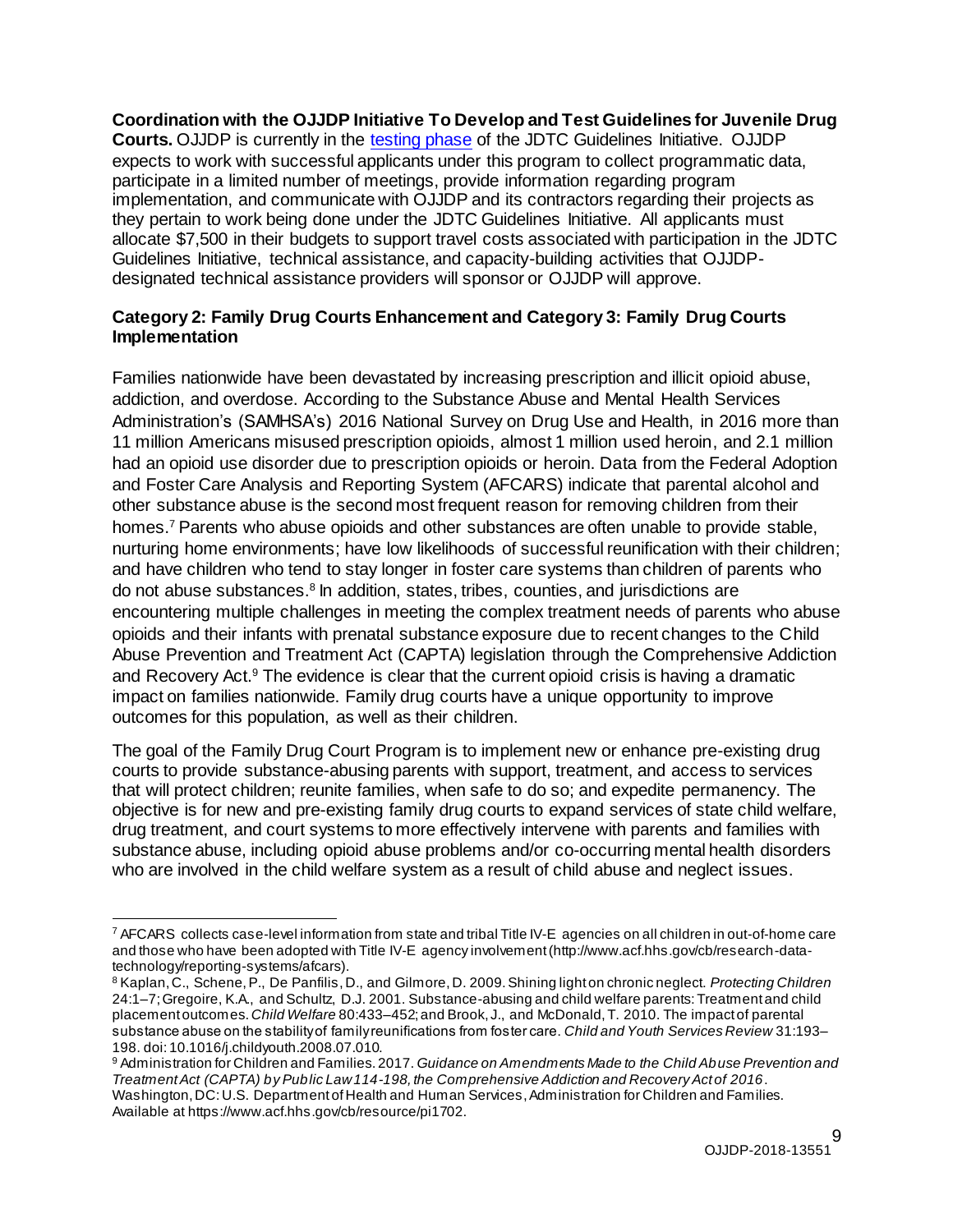**Category 2: Family Drug Courts Enhancement** grants are available to jurisdictions with a fully operational (for at least 1 year) family drug court to enhance the operation of the court. Applicants must address each of the eight components listed on page 12 and explain the extent of any categories that they have already implemented.

**Category 3: Family Drug Courts Implementation** grants are available to jurisdictions that are ready to implement a family drug court. These are for jurisdictions where either no family drug court currently exists or a family drug court has been operational for less than 1 year. Jurisdictions may already have other types of drug or treatment courts (such as adult drug or mental health courts).

Family drug courts enhancement and implementation grants will implement new services and enhance and expand services in pre-existing family drug courts in the following ways:

- Provide direct services to children and supportive services for parents, caregivers, and families affected by substance abuse, including opioid abuse.
- Focus on the child and parent-child dyad by addressing the complex needs of children and then integrating the needs of children and parents to create a family-centered approach to case management.
- Address the specific needs of children who have been prenatally exposed to drugs, including opioids, or have experienced post-natal exposure to substance abuse, including opioid abuse (e.g., living with a parent/caregiver who abuses opioids or other substances), and identify specific services that best improve child, parent, and family outcomes.
- Create linkages to hospitals, private physicians, maternal and child health agencies, and early intervention services, as needed.
- Engage new partnerships to address the needs of an infant affected by substance abuse or withdrawal symptoms resulting from prenatal drug exposure or a fetal alcohol spectrum disorder. Partners from multiple agencies and disciplines, including maternal health care providers (obstetricians/gynecologists, midwives, and neonatologists), pediatricians, Medicaid, home visiting, department of health, and the Early Intervention Program for Infants and Toddlers With Disabilities (Part C of the Individuals with Disabilities Education Act), are all integral to providing services that meet the needs of infants and their caregivers.
- Expand partnerships with medication-assisted treatment (MAT) providers and other medical professionals (including American Society of Addiction Medicine board certified addiction specialists) to provide high-quality, evidence-based opioid addiction treatment.
- Use evidence-based interventions focused on parenting, child and parent trauma, parent-child relationships, and parental substance abuse, including opioid abuse recovery. Applicants should describe the population(s) for which the practice(s) has been shown to be effective and demonstrate that the practice(s) is appropriate for the population(s) targeted. Examples of evidence-based practices for program population(s) include Celebrating Families!, Strengthening Families Program, Nurturing Parenting Program, Parent-Child Psychotherapy, and Seeking Safety, among others (see [SAMHAS's National Registry of Evidence-based Programs and Practices](https://www.nrepp.samhsa.gov/landing.aspx) and [CrimeSolutions.gov](https://www.crimesolutions.gov/)).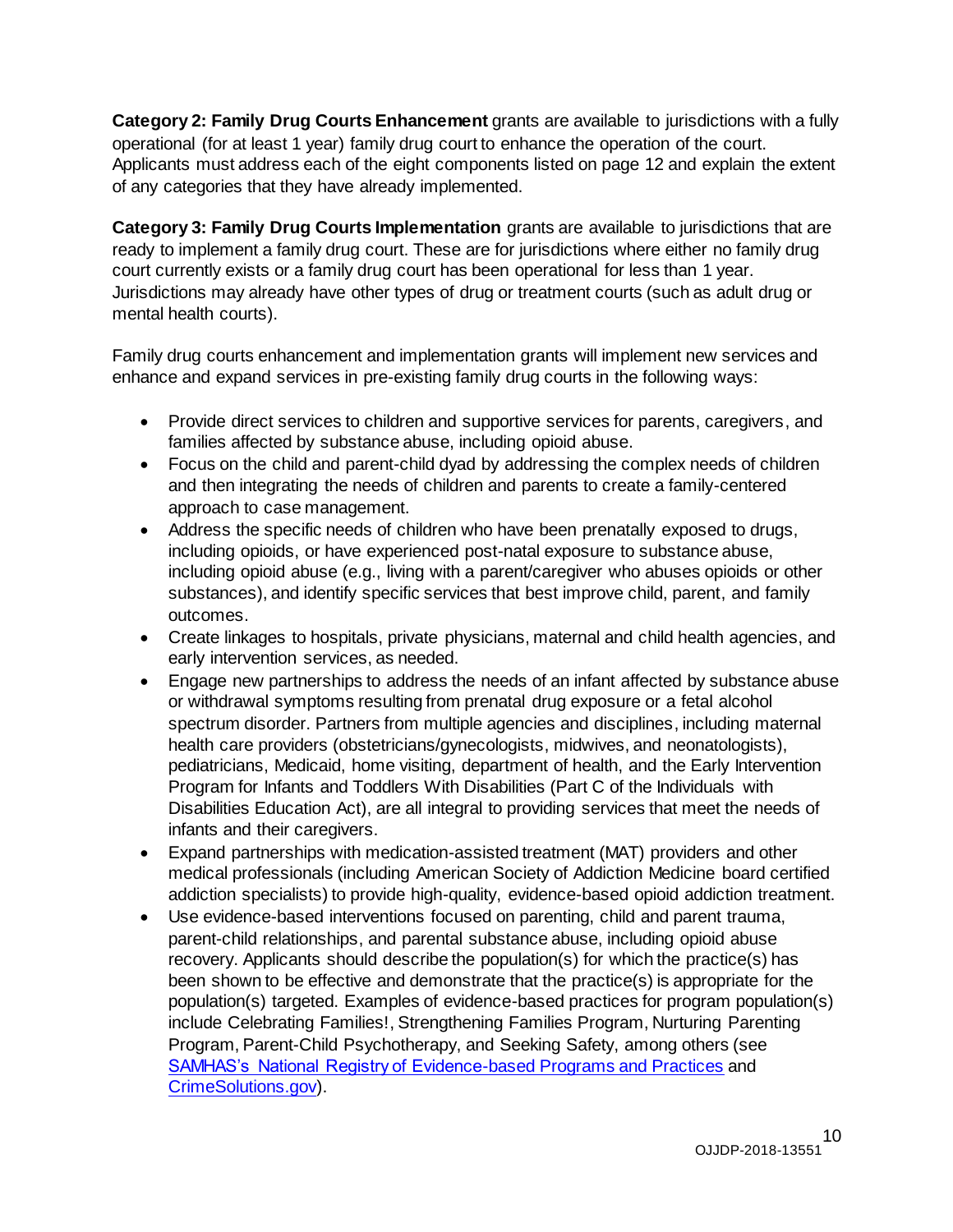- Implement relationship-based parenting programs and developmental and behavioralbased interventions to improve family functioning and outcomes.
- Coordinate services that target children, family outreach, and family engagement and retention efforts. Applicants should consider employing specialized engagement or outreach positions.
- Establish new and/or revise existing policy and practice procedures to facilitate a collaborative effort across child welfare services, treatment agencies, and the court, building capacity to provide children's services.
- Offer ongoing cross-training opportunities to assist new and existing family drug court staff, and other team providers, in providing direct services to children and supportive services for parents, caregivers, and families affected by substance abuse, including opioid abuse, ensuring consistent, effective practice. Family drug court team members should receive training and education in the following areas:
	- o Working with families in the child welfare system that are affected by substance abuse, including opioid abuse; the dynamics of addition and recovery; and evidence-based training approaches, including MAT.
	- o The effects of pre- and post-natal substance exposure on children and meeting children's needs across developmental stages.
	- o The responsibilities and mandates of child welfare workers, including Adoption and Safe Families Act timelines.
	- o The Indian Child Welfare Act.
	- o The responsibilities and mandates of the judge and attorneys, as well as criminal and juvenile justice system practices.
	- o The use of engagement strategies for parents with substance abuse problems.
	- o The effect of substance abuse, including opioid abuse, on family relationships.
- Establish and/or strengthen mutually agreed upon performance measures across family drug court partners for joint accountability. Applicants must have a process for developing and measuring outcomes and using evaluation results to guide the work of the collaborative team.
- Establish and/or strengthen data collection and reporting methods around performance measures, including data-sharing agreements with relevant stakeholders and partner agencies. Applicants should include a data-sharing agreement with child welfare as part of their proposal. Agreements should contain specific language around what data will be shared, as well as the process by which data sharing will occur.

Applicants are encouraged to design their programs to address the unique community context of their family drug courts and the needs of their participants. Proposals should detail the impact of substance abuse (including opioid abuse) in their jurisdiction and how it affects child and family outcomes and admissions to treatment (including the frequency of substance abuse), and the impact of opioid abuse compared to other substances and data on polydrug abuse that includes opioids.

The program should reflect an understanding of the methods and accomplishments of relevant prior initiatives, including SAMSHA's Children Affected by Methamphetamine and Pregnant and Parenting Women programs, and the Children's Bureau, Administration for Children and Families, Department of Health and Human Services, Regional Partnership Grants program.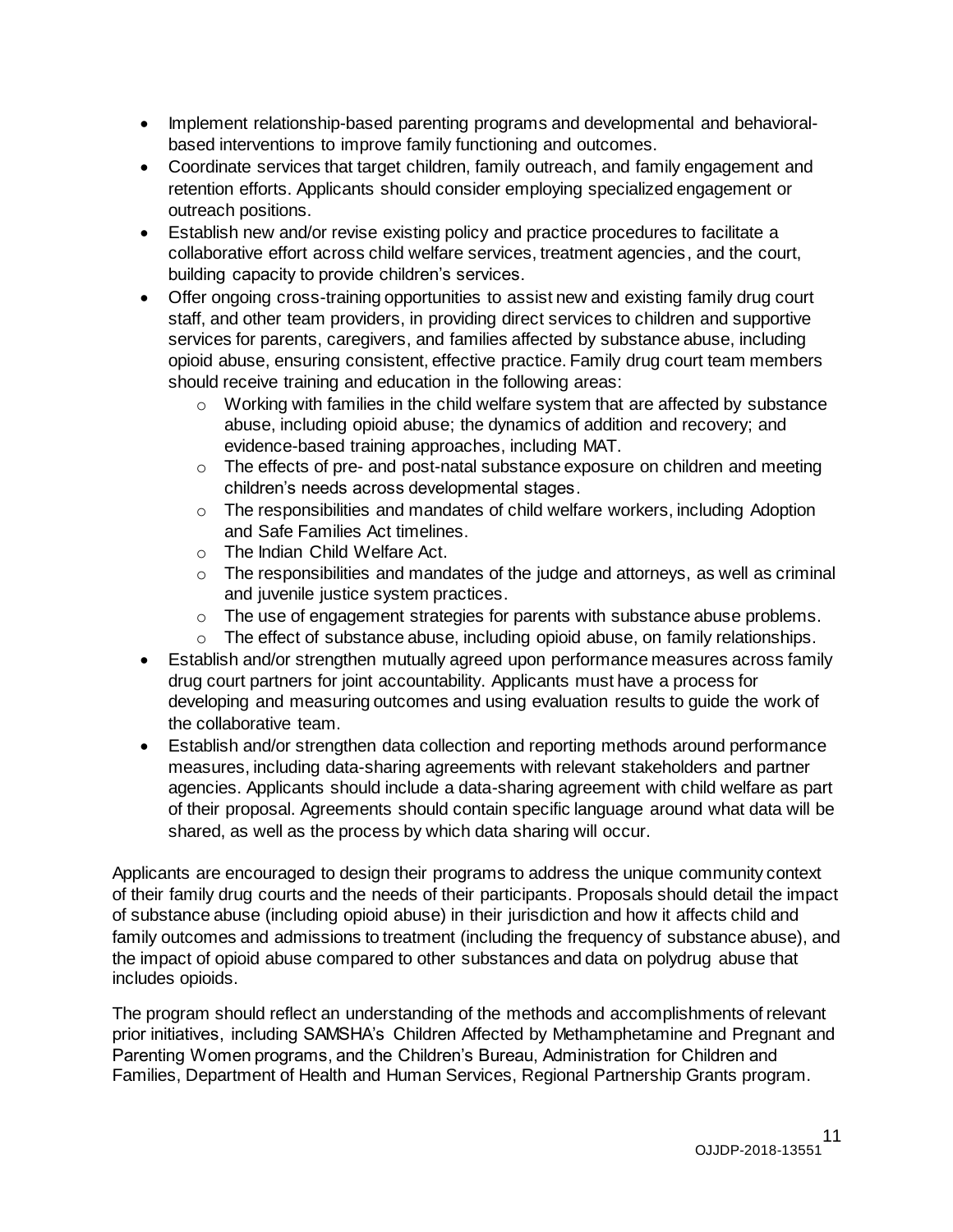Applicants under Categories 2 and 3 must address each of the following eight components in their program design:

- 1. Collaborative planning.
- 2. Eligibility, engagement, and screening.
- 3. Assessment, service delivery, and case management (including services for children, parents, and families).
- 4. Program design and duration.
- 5. Continuing judicial supervision.
- 6. Mandatory drug testing and monitoring.
- 7. Staff training.
- 8. Management information systems and evaluation.

#### **(1) Collaborative Planning**

- Describe steps taken to engage stakeholders, including local government such as law enforcement and prosecutors, and community entities. Describe the planning process, its participants, major milestones accomplished, and commitments obtained for the continuing involvement of these participants. Identify related governmental or community initiatives that complement or will be coordinated with the proposal.
- Discuss how a shared mission was developed based on common grounds and principles, and how agencies and staff can work together to best ensure family reunification and permanency and a safe and stable home for children with parents in recovery.
- Describe a long-term strategy and detailed expansion plan that provides for consultation and coordination with appropriate state and local prosecutors, particularly when participants fail to comply with program requirements.
- Certify that there has been appropriate consultation with all affected agencies and that there will be appropriate coordination with all affected agencies in the expansion of the program.
- Discuss the governance structure and decisionmaking process that is in place or will be in place for policy changes and oversight of the family drug court program.
- Describe the inability to fund the program adequately without federal assistance and certify that federal support will be used to supplement, not supplant, state, tribal, or local sources of funding that would otherwise be available.

#### **(2) Eligibility, Engagement, and Screening**

 Define the target population and eligibility criteria aligned with the program's goals and objectives. To the extent possible, this should include support for parents with substance abuse problems, particularly opioid abuse, and with cooccurring mental health problems, learning disorders, and histories of trauma. This may necessitate the development of approaches to include and support parents' participation in family drug court while they are using prescribed medications for mental health disorders or medication assistance for opiate addiction.